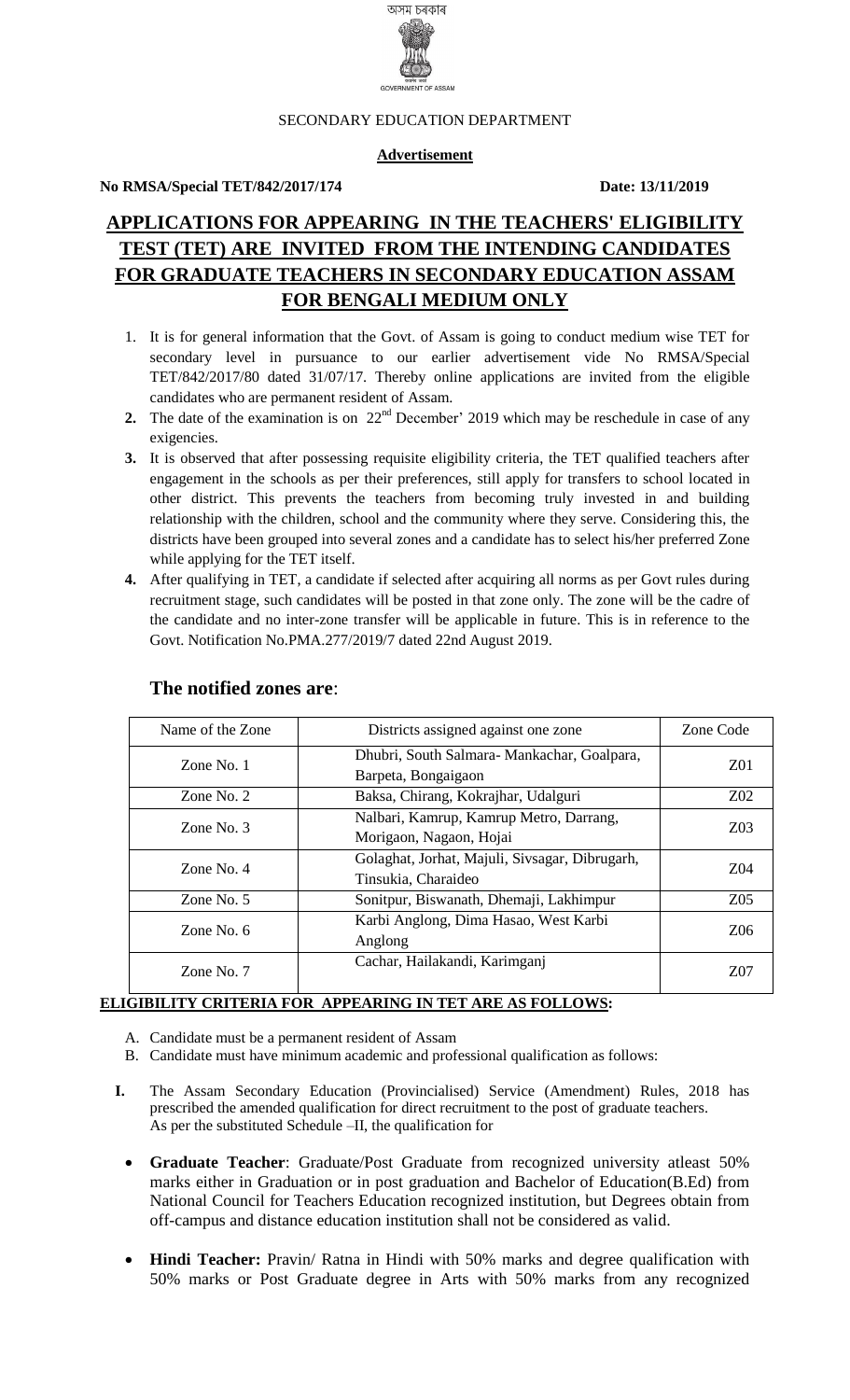university, but Degrees obtain from off-campus and distance education institution shall not be considered as valid.

#### **Or,**

BA with 50% marks and having Hindi as one of the subject with 50% marks or postgraduate degree in Arts with 50% marks provided that he/she has passed BA with one of the subject as Hindi with 50% marks in Hindi.

#### **And,**

BT/B.Ed degree from any recognized university ( Prangat to be treated as B.Ed degree only for the purpose of Hindi teaching) but Degrees obtain from off-campus and distance education institution shall not be considered as valid.

 **Classical Teacher (Arabic, Sanskrit, Urdu, Persian etc):** MM with 50% marks/ 50% marks in the concerned subject and degree qualification with 50% marks or post graduate degree in Arts with 50% marks from any recognized university, but Degrees obtain from off-campus and distance education institution shall not be considered as valid.

#### **Or,**

BA with 50% marks having Arabic as one of the subject with 50% marks or Post Graduate degree in Arts with 50% marks provided he/she has passed BA with one of the subject as Arabic with 50% Marks in Arabic.

#### **And,**

BT/B.Ed degree from any recognized university. But Degrees obtain from off-campus and distance education institution shall not be considered as valid

 **Classical Teacher (Assamese Language, Manipuri Language):-** B.A with Honours/ Major in concerned subject with 50% marks and B.T. /B.Ed. degree from any recognized University. But Degrees obtain from off-campus and distance education institution shall not be considered as valid.

#### *However all intending candidates may note that,*

- *B.T / B. Ed. Degree from recognized university is a mandatory prerequisite eligibility qualification for applying for the TET examination.*
- *The candidate must have passed HSLC or equivalent examination with Bengali language as one of the subjects or having Diploma in Bengali language issued by the Barak Upatyaka Bangaya Sahitya O Sanskriti Sammelan or read up to HSLC level in Bengali medium School. Provided that in case of recruitment of teacher for teaching MIL subject, the candidate passing HSLC examination with that particular MIL subject shall be considered*
- *Age of the candidate must not be less than 21 years of age.* During the appointment in Govt./Prov. Schools upper and lower age limit will be applicable as per the Govt. rules/act.

The age limit of the candidates will be calculated on the basis of the Matriculation /HSLC Admit Card/ Certificate issued by a recognized Board/Council and no other document shall be accepted in lieu of the mentioned documents.

 *As blind candidates will be allowed to sit in the examination for additional 50 minutes than the normal candidates, a separate room/hall may be provided for them,along with his scribe. Scribe will be certified by the District Social Welfare Officer. It must be ensured that Scribe carries the certificate to the examination hall/room. It may be noted that for blind candidates who have been allowed to use scribe, additional 50 minutes will be given*

Further, **Rule-10(1&2)** of the aforesaid Service Rules provides that, in addition to such academic and professional qualification mentioned in Schedule-III for direct recruitment to the post, all candidates shall have to appear and pass in the Teachers Eligibility Test (TET) conducted by the Government scoring minimum 60% marks in case of General category candidates and minimum of 55% marks in case of SC/ST/OBC/MOBC/Physically handicapped candidates.

**It shall be noted that mere qualification with prescribed marks in the TET examination for Secondary Education shall not confer on any candidate the right to employment as a teacher**. However qualification in TET examination is a mandatory prerequisite to appear at the interview for teacher recruitment and the marks obtained in the TET examination by a candidate who has qualified in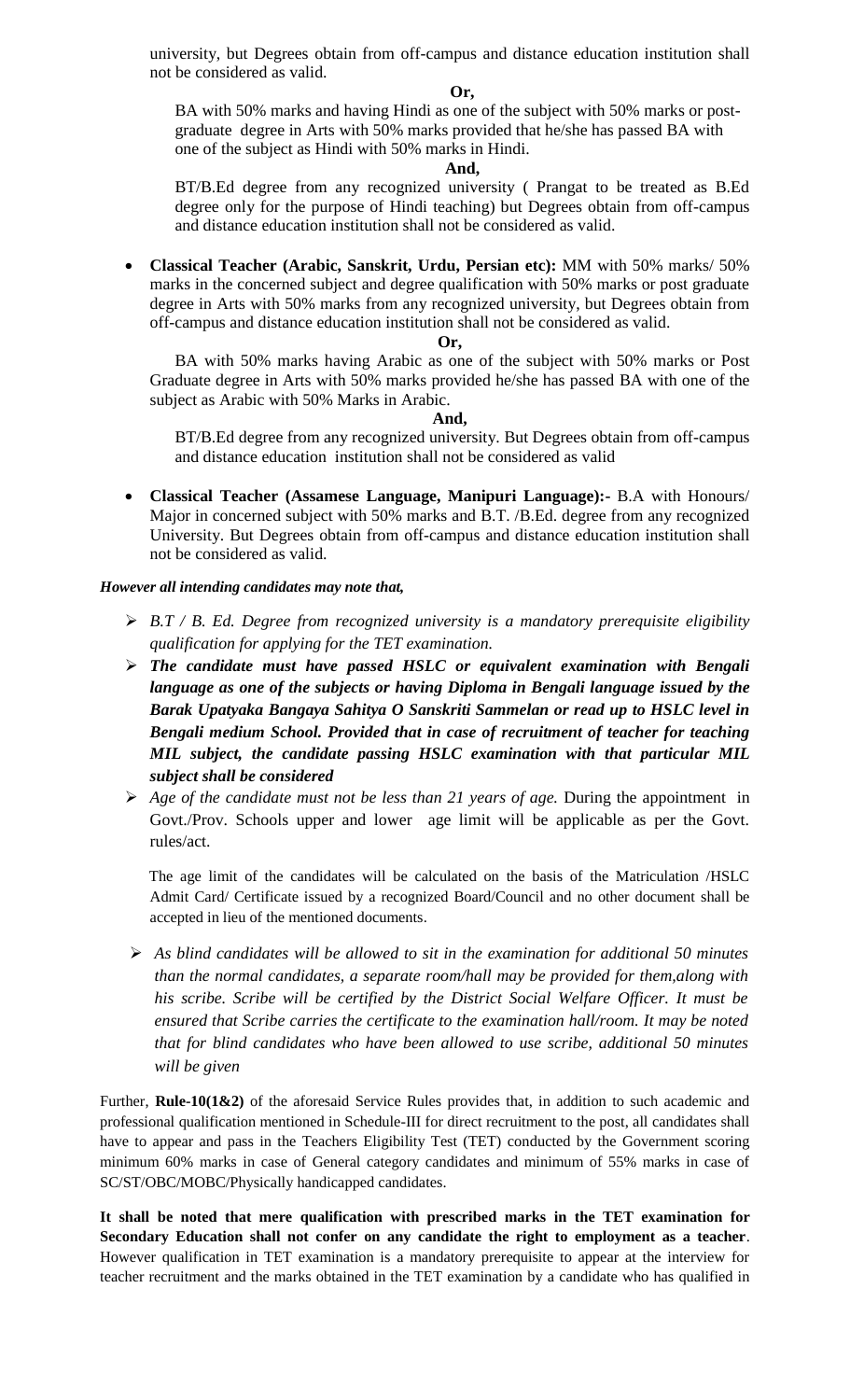the TET examination shall be counted in the interview for the teacher recruitment which will be advertised subsequently.

The teacher recruitment after TET of graduate teachers in the provincialised High School, Higher Secondary School and High Madrassa shall be governed by **Rule- 8** of the aforesaid rules.

# **How to Apply:**

- Applications must be submitted in online mode only at the official website http://ssa.assam.gov.in
- **Last date for submission of online applications is**  $25<sup>th</sup>$  **November, 2019**
- Candidates are advised in their own interest to submit online applications much before the closing date and not to wait till the last date to avoid the possibility of disconnection/ inability or failure to login to the website on account of heavy load on the website during the closing days.
- The TET Empowered Committee does not accept any responsibility for the candidates not being able to submit their applications within the last date on account of the aforesaid reasons or for any other reason beyond the control of the TET Empowered Committee.

## **Application fees:**

- The candidates who have applied earlier vide advertisement no.RMSA/STET/343/2014/1 dated 30/06/2014 need not pay the fee for this TET provided the applicant have to mention his/her online Application Number against our earlier advertisement no. RMSA/STET/343/2014/1 dated 30/06/2014 in the form.
- Fee payable: Rs 400/- (Rs. Four hundred only)
- Fee can be paid online through SBI collect.
- Applications received without the prescribed fee shall not be considered and summarily rejected. No representation against such rejection will be entertained. Fee once paid shall not be refunded under any circumstances nor will it be adjusted against any other examination or selection.

## **Time Schedule for TET, 2019, Assam:**

| Opening of Online Application Form                     | $15th$ November, 2019 |  |
|--------------------------------------------------------|-----------------------|--|
| 2   Last date of Submission of online Application form | $25th$ November, 2019 |  |
| Last date of fees Payment at Bank                      | $28th$ November, 2019 |  |
| Date of examination                                    | $22nd$ December, 2019 |  |

## **Zones of Secondary TET examination:**

|             | <b>Barpeta</b> | П         | Bongaigaon |
|-------------|----------------|-----------|------------|
| Ш           | Darrang        | <b>IV</b> | Dhubri     |
| V           | Diphu          | VI        | Dibrugarh  |
| VII         | Guwahati       | VIII      | Haflong    |
| IX          | Jorhat         | X         | Lakhimpur  |
| XI          | Kokrajhar      | XII       | Nagaon     |
| <b>XIII</b> | Silchar        | XIV       | Tezpur     |
| XV          | Dhemaji        |           |            |

\* In case of higher number of applicants, the zones may be increased, if required.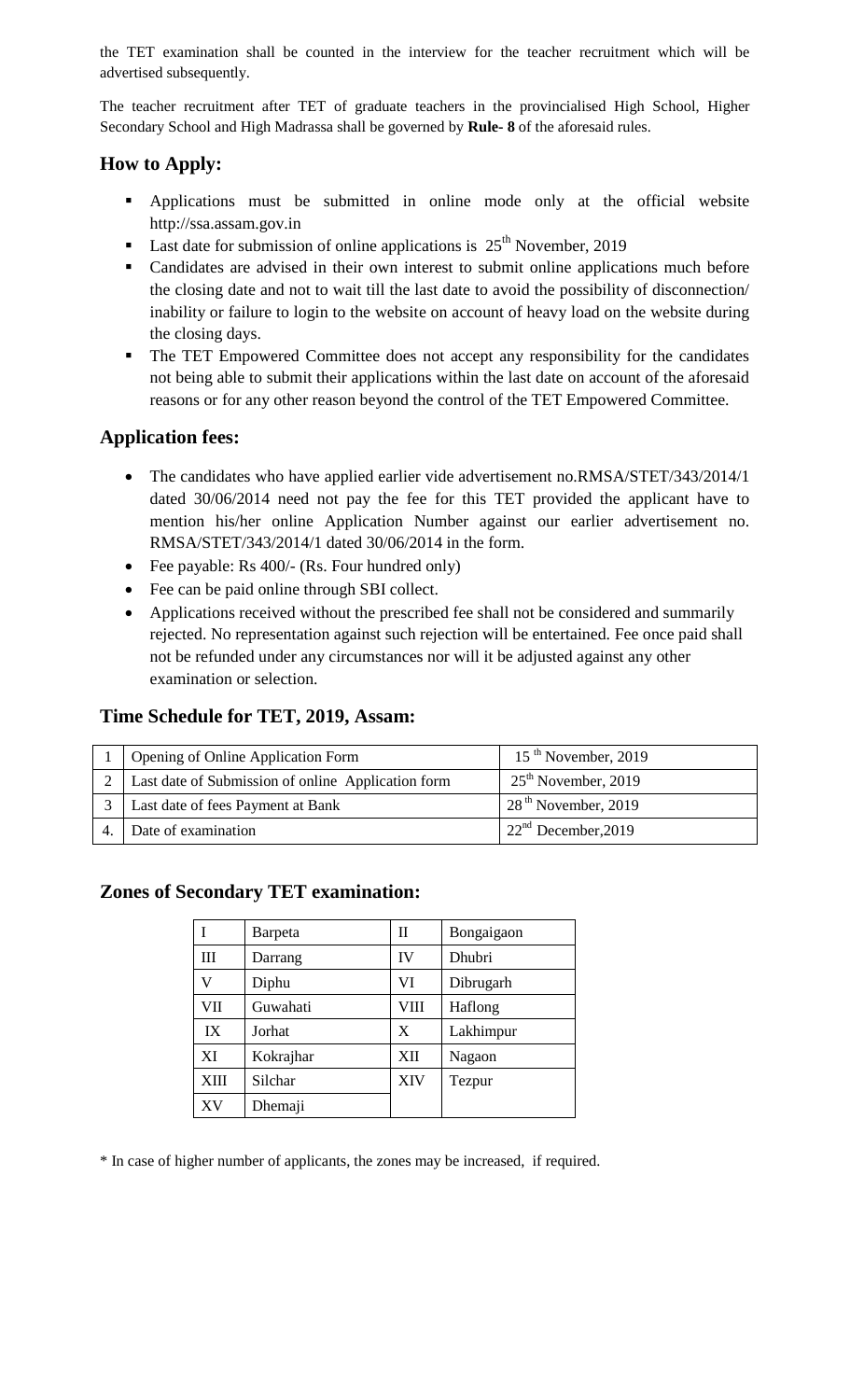## **Structure & content of the test :**

The examination shall be for 200 marks of 200 Multiple Choice Questions (MCQs), each one of them carrying equal marks. The subject areas broadly are as follows.

| Sl.<br>N <sub>0</sub> | <b>Subject</b>                                                                                                                                                                                                 | <b>PART</b>        | Number of<br><b>Questions</b> | <b>Marks</b> |
|-----------------------|----------------------------------------------------------------------------------------------------------------------------------------------------------------------------------------------------------------|--------------------|-------------------------------|--------------|
| 1                     | General Studies & Current Affairs                                                                                                                                                                              |                    | 50 MCQ <sub>s</sub>           | 50           |
| 2                     | Bengali subject for Bengali Medium TET/<br>Hindi subject for Hindi medium<br>TET/Manipuri subject for Manipuri<br>medium TET/Assamese subject for<br>Assamese medium TET / Bodo subject for<br>Bodo medium TET | <b>PART I</b>      | 50 MCQ in each<br>languages   | 50           |
| 3                     | Pedagogy & General English                                                                                                                                                                                     | <b>PART II</b>     | 100 MCQ <sub>s</sub>          | 100          |
|                       |                                                                                                                                                                                                                | <b>Total Marks</b> |                               | 200          |

**\*Candidates have to qualify both the parts separately to qualify the exam.**

## **Minimum qualifying marks for passing TET:**

To qualify in TET Examination the candidate must score at least 60% marks. However, 5% relaxation in marks will be given for candidates belonging to SC/ST/OBC/MOBC/PWD. The candidate whose degree of physical disability is more than 40% are only eligible to apply, under the PWD/PH

Notwithstanding the minimum prescribed marks secured in TET Examination, the number of candidates declared as TET Examination qualified would be a maximum of double the number of vacancies of Teachers and such candidates will be determined as per merit position.

## **Validity:**

All candidates who pass the TET will be awarded a certificate. The validity of the certificate shall be for a maximum period of 7(Seven) years from the date of issue of the certificate by the Empowered Committee, Government of Assam subject to the condition that the candidate otherwise fulfils the eligibility criteria prescribed for recruitment to the services in Government of Assam.

#### **IMPORTANT POINTS:**

- $\blacksquare$  The cost of the application form is Rs.400/- (Rupees Four Hundred only)
- Candidates who have applied against our earlier medium TET advertisements as mentioned above, need to revisit the online application portal for selection **of zones** as per their preferences and they have to upload the information and pass certificate of B.Ed in the online portal
- Detailed instruction on filling up of online application form will be uploaded in the website http://ssa.assam.gov.in
- For more information on TET candidates may please contact all Inspector of Schools offices in Districts and their RMSA cells; State Mission Director RMSA Office, Kahilipara, Guwahati; Office of the Director of Secondary Education, Assam, Kahilipara, Guwahati during office hours on all working days.
- Syllabus for the TET examination will be available on website- http://ssa.assam.gov.in
- **Degrees/BT/B.Ed degree served from off Campus Centers or unrecognized** institutions/universities shall not be accepted.
- Degrees means a Bachelor degree, no equivalence will be allowed.